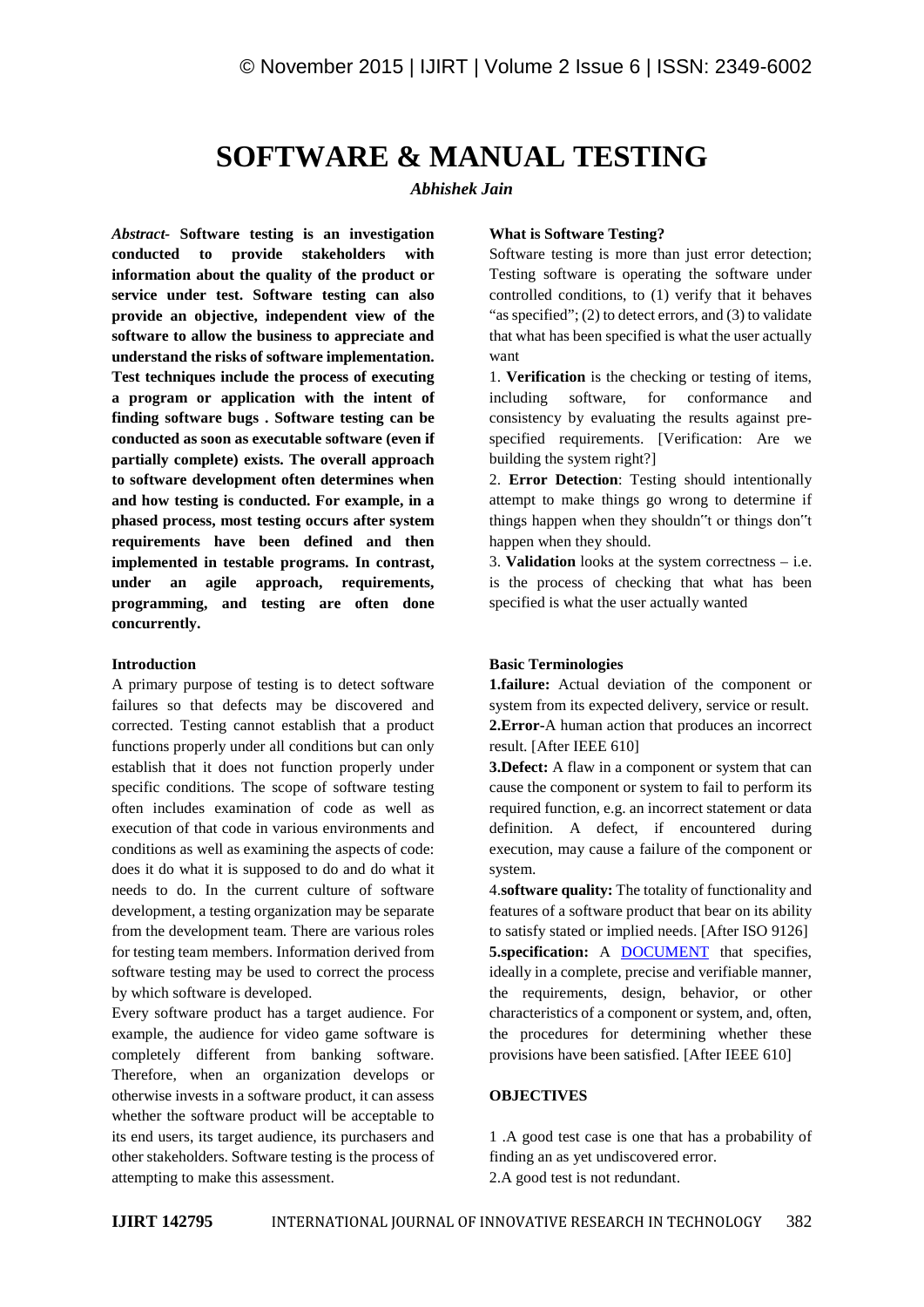3.A successful test is one that uncovers a yet undiscovered error.

4.A good test should be "best of breed".

5.A good test should neither be too simple nor too complex.

6.To check if the system does what it is expected to do.

7.To check if the system is "Fit for purpose".

8. To check if the system meets the requirements and be executed successfully in the Intended environment.

9.Executing a program with the intent of finding an error.

### **Testing Levels**

There are generally four recognized levels of tests: unit testing, integration testing, component interface testing, and system testing. Tests are frequently grouped by where they are added in the software development process, or by the level of specificity of the test.

#### **Unit testing**

Unit testing, also known as component testing, refers to tests that verify the functionality of a specific section of code, usually at the function level. In an object-oriented environment, this is usually at the class level, and the minimal unit tests include the constructors and destructors

These types of tests are usually written by developers as they work on code (white-box style), to ensure that the specific function is working as expected. One function might have multiple tests, to catch corner cases or other branches in the code. Unit testing alone cannot verify the functionality of a piece of software, but rather is used to ensure that the building blocks of the software work independently from each other.

Unit testing is a software development process that involves synchronized application of a broad spectrum of defect prevention and detection strategies in order to reduce software development risks, time, and costs. It is performed by the software developer or engineer during the construction phase of the software development lifecycle. Rather than replace traditional QA focuses, it augments it. Unit testing aims to eliminate construction errors before code is promoted to QA; this strategy is intended to increase the quality of the resulting software as well as the efficiency of the overall development and QA process.

Depending on the organization's expectations for software development, unit testing might include static code analysis, data flow analysis,

metrics analysis, peer code reviews, code coverage analysis and other software verification practices.

#### **Integration testing**

Integration testing is any type of software testing that seeks to verify the interfaces between components against a software design. Software components may be integrated in an iterative way or all together ("big bang"). Normally the former is considered a better practice since it allows interface issues to be located more quickly and fixed.

Integration testing works to expose defects in the interfaces and interaction between integrated components (modules). Progressively larger groups of tested software components corresponding to elements of the architectural design are integrated and tested until the software works as a system.<sup>[33]</sup>

## **System testing**

System testing, or end-to-end testing, tests a completely integrated system to verify that it meets its requirements.[36] For example, a system test might involve testing a logon interface, then creating and editing an entry, plus sending or printing results, followed by summary processing or deletion (or archiving) of entries, then logoff.

## **Acceptance testing**

Acceptance is used to conduct operational readiness (pre-release) of a product, service or system as part of a quality management system. OAT is a common type of non-functional software testing, used mainly in software development and software maintenance projects. This type of testing focuses on the operational readiness of the system to be supported, and/or to become part of the production environment. Hence, it is also known as operational readiness testing (ORT) or Operations Readiness and Assurance (OR&A) testing. Functional testing within OAT is limited to those tests which are required to verify the *non-functional* aspects of the system.

In addition, the software testing should ensure that the portability of the system, as well as working as expected, does not also damage or partially corrupt its operating environment or cause other processes within that environment to become inoperativ<sup>e</sup>

#### **A sample testing cycle**

Although variations exist between organizations, there is a typical cycle for testing.<sup>[47]</sup> The sample below is common among organizations employing the Waterfall development model. The same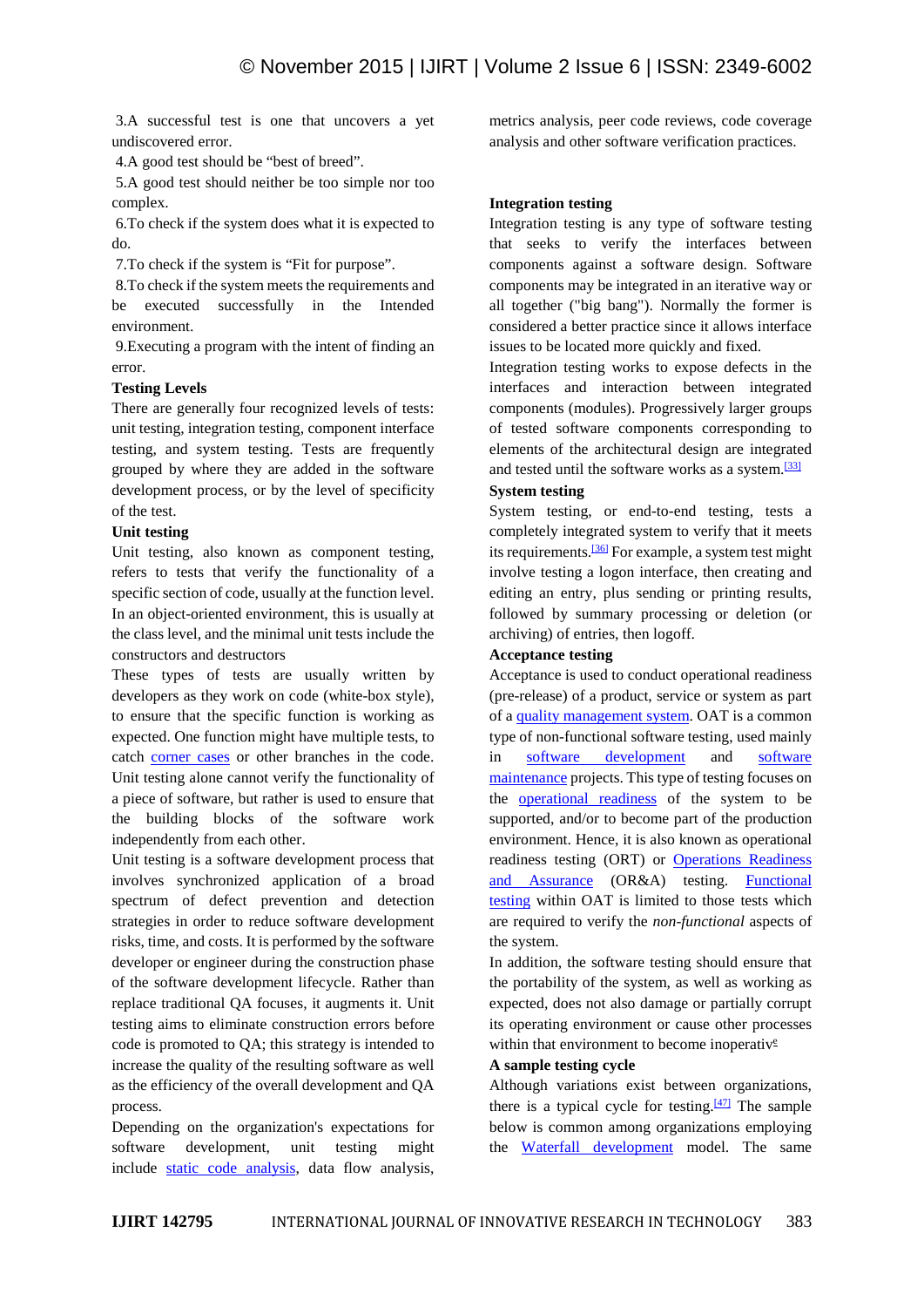practices are commonly found in other development models, but might not be as clear or explicit.

- **Requirements analysis**: Testing should begin in the requirements phase of the software development life cycle. During the design phase, testers work to determine what aspects of a design are testable and with what parameters those tests work.
- **Test planning**: Test strategy, test plan, testbed creation. Since many activities will be carried out during testing, a plan is needed.
- **Test development**: Test procedures, test scenarios, test cases, test datasets, test scripts to use in testing software.
- **Test execution**: Testers execute the software based on the plans and test documents then report any errors found to the development team.
- **Test reporting**: Once testing is completed, testers generate metrics and make final reports on their test effort and whether or not the software tested is ready for release.
- **Test result analysis**: Or Defect Analysis, is done by the development team usually along with the client, in order to decide what defects should be assigned, fixed, rejected (i.e. found software working properly) or deferred to be dealt with later.
- **Defect Retesting**: Once a defect has been dealt with by the development team, it is retested by the testing team. AKA Resolution testing.
- **Regression testing**: It is common to have a small test program built of a subset of tests, for each integration of new, modified, or fixed software, in order to ensure that the latest delivery has not ruined anything, and that the software product as a whole is still working correctly.
- **Test Closure**: Once the test meets the exit criteria, the activities such as capturing the key outputs, lessons learned, results, logs, documents related to the project are archived and used as a reference for future projects.



#### **Regression Testing Test Plan**

## **A] Purpose of preparing a Test Plan**

- Validate the acceptability of a software product.
- Help the people outside the test group to understand "why" and "how" of product validation.
	- A Test Plan should be

-Thorough enough (Overall coverage of test to be conducted)

-Useful and understandable by the people inside and outside the test group.

## **B]. Scope**

- The areas to be tested by the QA team.
- Specify the areas which are out of scope (screens, database, mainframe processes etc)

## **C]. Test Approach**

- Details on how the testing is to be performed.
- Any specific strategy is to be followed for testing (including configuration management).

## **Testing methodologies and testing**

- 1. Black box testing
- 2. White box testing

1. BLACK BOX TESTING No knowledge of internal design or code required Tests are based on requirements and functionality

**1.1 Black Box** - Testing Technique Incorrect or missing functions , Interface errors,Errors in data structures or external database access, Performance errors,Initialization and termination errors

**1.2. Black box / Functional Testing-** Based on requirements and functionality Not based on any